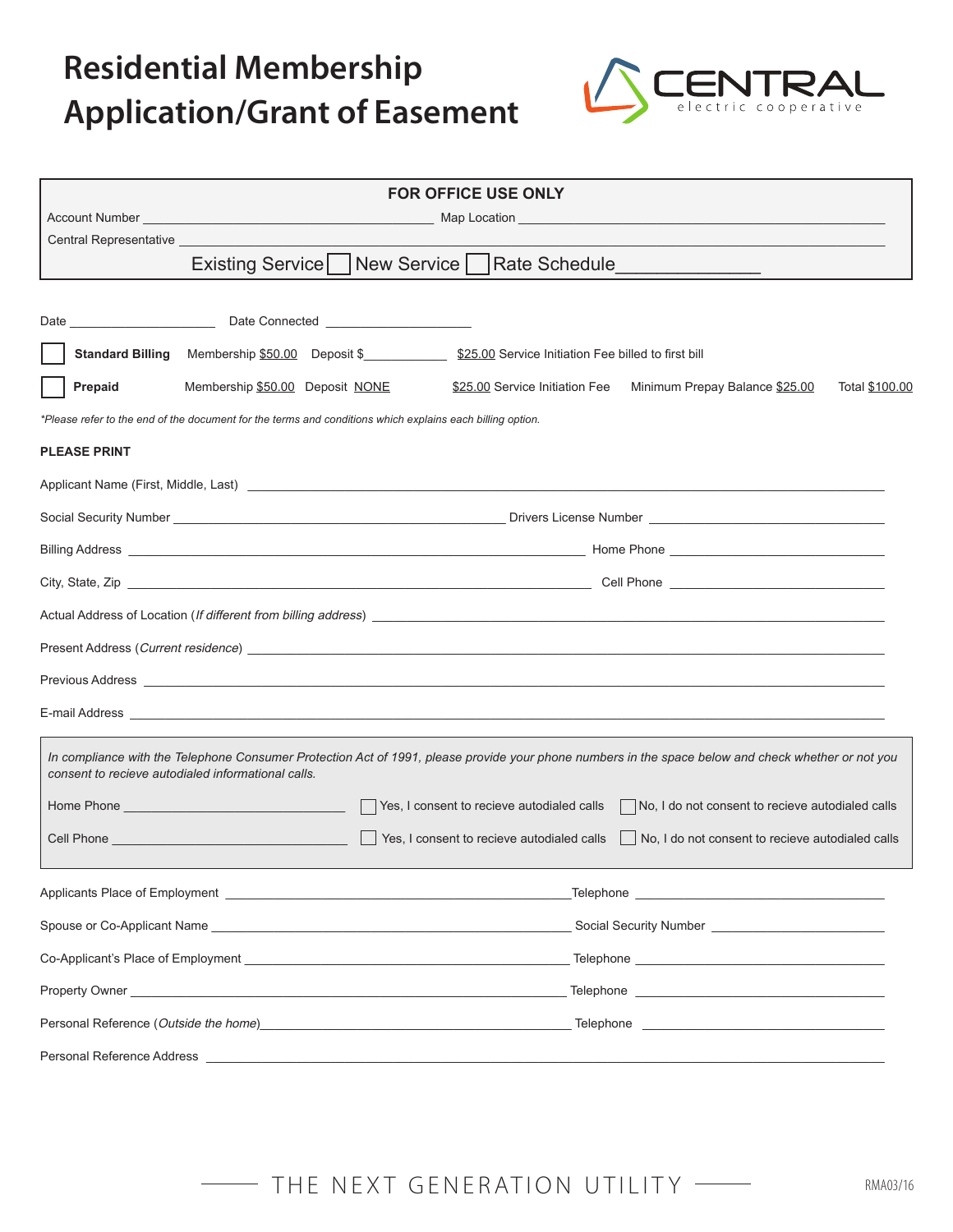

| Individual<br><b>Membership Type:</b><br>Joint                                                                                                                                                                                                                                                                                                                                                                                                                                                                                                                                                                                                                                                                                                                                                                                                                                                                                                                                                                                                                                                                                                                                                        | Are you a first time member of Central?<br>No<br>Yes            |  |  |  |
|-------------------------------------------------------------------------------------------------------------------------------------------------------------------------------------------------------------------------------------------------------------------------------------------------------------------------------------------------------------------------------------------------------------------------------------------------------------------------------------------------------------------------------------------------------------------------------------------------------------------------------------------------------------------------------------------------------------------------------------------------------------------------------------------------------------------------------------------------------------------------------------------------------------------------------------------------------------------------------------------------------------------------------------------------------------------------------------------------------------------------------------------------------------------------------------------------------|-----------------------------------------------------------------|--|--|--|
| No person shall, on the basis of race, color, national origin, age or disability be excluded from participation in, admission or access to, denied the benefits of, or otherwise be<br>subjected to discrimination under any of this organization's programs or activities.                                                                                                                                                                                                                                                                                                                                                                                                                                                                                                                                                                                                                                                                                                                                                                                                                                                                                                                           |                                                                 |  |  |  |
| Solely to help us comply with government record keeping, reporting and other legal requirements, please complete the following. Your participation is strictly on a voluntary basis.<br>African American or Black<br>White<br>(2)<br>Latino or Hispanic<br>(1)                                                                                                                                                                                                                                                                                                                                                                                                                                                                                                                                                                                                                                                                                                                                                                                                                                                                                                                                        | American Indian or Alaskan Native<br>(4)<br>(3)<br>(5)<br>Asian |  |  |  |
| Native Hawaiian or Other<br>(6)<br>To protect your identity                                                                                                                                                                                                                                                                                                                                                                                                                                                                                                                                                                                                                                                                                                                                                                                                                                                                                                                                                                                                                                                                                                                                           | Other<br>(9)                                                    |  |  |  |
| The security question and answer will be linked to your account. It will be used to verify the identity of the caller as the account holder(s) when information is<br>requested about the account. Information about your account will only be given to the account holder(s).                                                                                                                                                                                                                                                                                                                                                                                                                                                                                                                                                                                                                                                                                                                                                                                                                                                                                                                        |                                                                 |  |  |  |
| Select Security Question: (Select)                                                                                                                                                                                                                                                                                                                                                                                                                                                                                                                                                                                                                                                                                                                                                                                                                                                                                                                                                                                                                                                                                                                                                                    | <b>Security Answer</b>                                          |  |  |  |
| <b>AGREE</b><br><b>Access to Premises and Grant of Easement</b>                                                                                                                                                                                                                                                                                                                                                                                                                                                                                                                                                                                                                                                                                                                                                                                                                                                                                                                                                                                                                                                                                                                                       |                                                                 |  |  |  |
| Applicant understands and agrees, by signing below, the irrevocable, perpetual right and permission to freely enter upon Applicant's real property at such time and<br>with such vehicles or equipment as Cooperative may deem necessary, and a right-of-way easement on, over and upon said property for the purposes of construction,<br>inspection, maintenance and operation of Cooperative's electric system for the benefit of the Applicant and/or other Cooperative members, is hereby granted and<br>conveyed unto the Cooperative, its successors and assigns. Applicant also agrees to execute a separate easement agreement, if required by Cooperative. Applicant<br>understands and agrees that the Cooperative and contractor personnel and equipment, in the course of operating and maintaining its system, shall have free and<br>unencumbered access to Applicant's property along with the right to clear and control all brush, vines, shrubs, trees and tree limbs situated within the Cooperative power<br>line right-of-way corridor utilizing mechanical methods and herbicide treatments. If your property is locked, please list here how you would prefer we gain access. |                                                                 |  |  |  |
| Cooperative lock used in conjunction with Applicant's lock                                                                                                                                                                                                                                                                                                                                                                                                                                                                                                                                                                                                                                                                                                                                                                                                                                                                                                                                                                                                                                                                                                                                            |                                                                 |  |  |  |
| Access by gate code                                                                                                                                                                                                                                                                                                                                                                                                                                                                                                                                                                                                                                                                                                                                                                                                                                                                                                                                                                                                                                                                                                                                                                                   |                                                                 |  |  |  |
| <b>Agreements</b>                                                                                                                                                                                                                                                                                                                                                                                                                                                                                                                                                                                                                                                                                                                                                                                                                                                                                                                                                                                                                                                                                                                                                                                     |                                                                 |  |  |  |

Please read the Standard or Prepaid Service Agreement on the following pages which defines rates, fees, and other cost information.

I accept the Service Agreement\*

#### **NOTE:**

When you have completed this form and accepted the Terms and Conditions, check the "Submit by Email" box below and follow the prompts. If nothing happens when you check "Submit by Email," this could be because of your computer's configuration settings. In that case, you can save a copy of this completed form on you local computer and email it to "mbraccts@MyCentral.coop" or print out this completed form and mail or fax it to us using the contact information below.



#### **Submit by Email**

**\***The person checking this application expressly warrants that he or she has the authority to sign for, and on behalf of the Applicant named above.

**Mailing address: PO Box 1809 Stillwater, OK 74076 Telephone 405-372-2884 800-375-2884**

**Physical address: 3305 S Boomer Road, Stillwater, OK Fax 405-372-8559 405-780-7300 866-830-0044**

## THE NEXT GENERATION UTILITY -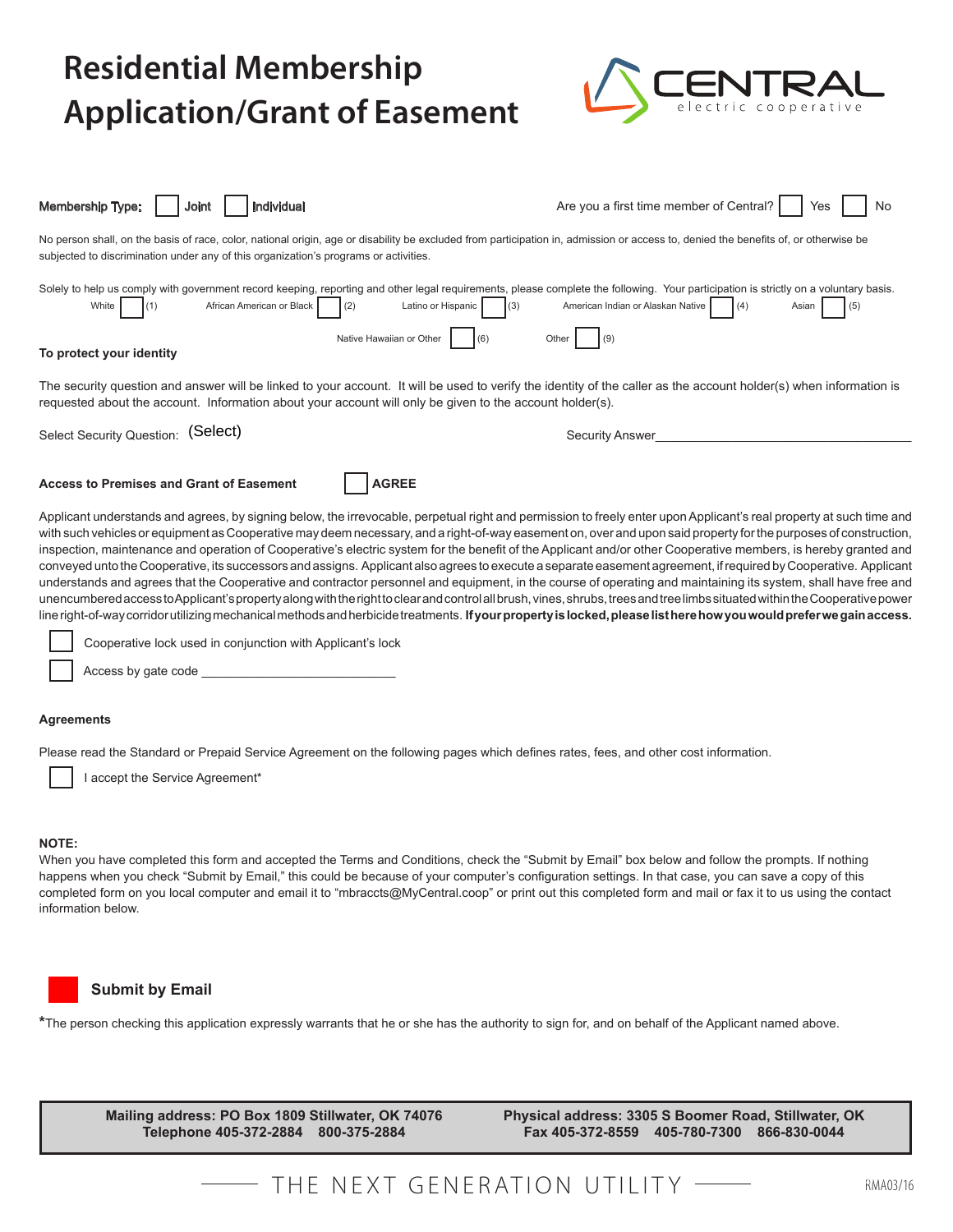

### **Application for Joint or Individual Residential Membership and Contract for Electric Service/Grant of Easement**

The undersigned, whether an individual or husband and wife (hereinafter called the "Applicant")<sup>1</sup> hereby applies for membership in, and agrees to purchase electric energy from the Central Electric Cooperative (hereinafter called the "Cooperative") upon the following terms and conditions:

#### Membership

1. The Applicant will pay the Cooperative the sum of \$50.00, which, if the Cooperative accepts this application, will constitute the Applicant's membership fee. The Applicant will be charged a Service Initiation Fee that will be applied to their first bill. In addition, a security deposit may be required, which will earn interest and will be refunded after 12 consecutive months of prompt payment or service disconnect. A security deposit of \$500.00 will be required for consumers with a poor credit rating according to the outside credit scoring service selected by the Board of Trustees. A \$300.00 deposit will be required from consumers with a moderate credit rating. For a further explanation of fees, please visit www.MyCentral.coop or call the Customer Service Department.

2. The Applicant will comply with and be bound by the provisions of the Articles of Incorporation, Bylaws of the Cooperative and such rules and regulations as may from time-to-time be adopted by the Cooperative.

3. The Applicant, by paying the membership fee, assumes no personal liability or responsibility for any debts or liabilities of the Cooperative, and it is expressly understood that under the law his private property is exempt from execution for any such debts or liabilities.

4. The Applicant hereby agrees that \$3.48 of the amount paid for electricity each year is for a subscription to OKLAHOMA LIVING.

5. The Applicant will cause its premises to be properly wired in accordance with all applicable electrical codes. The Cooperative may refuse to connect, and may disconnect power to any service not meeting the codes.

6. Applicants may notify the Cooperative if they have a physical disability or are over the age of 65.

#### Payment

7. The Applicant will, when electric service becomes available, purchase from the Cooperative all the electric energy purchased for use on the premises described below, and will pay therefore monthly at rates to be determined from time to time in accordance with the Bylaws of the Cooperative; provided, however, that the Cooperative may limit the amount of energy which is shall be required to furnish to the Applicant. In the event the Applicant does not utilize the minimum amount of kilowatt-hours set by the Board of Trustees, the Applicant agrees to pay the minimum monthly payment set by the Board of Trustees.<sup>2</sup>

8. Applicant agrees that a 1.5% late fee will be added to the bill on all balances not paid by the due date. Unpaid bills become delinquent after the due date and the account may be subject to disconnect, a collection fee, and an additional deposit. Failure to receive bills does not extend payment dates. Applicant also agrees that should service be terminated due to failure to pay monthly bill, the Cooperative is not to he held liable for any damages incurred as a result of such termination.

9. Applicant pledges all interest in capital credits accrued or to be accrued in the name of the Applicant to the Cooperative as security to insure final payment to the Cooperative.

#### Please Check Here If You Agree

<sup>1</sup> If Joint Applicant, the membership will be issued as Joint Tenancy with "Right of Survivorship" unless the Applicant notifies the Cooperative otherwise. 2 In the event the Applicant has signed a construction agreement to provide service to the premises, the construction agreement controls the agreement.